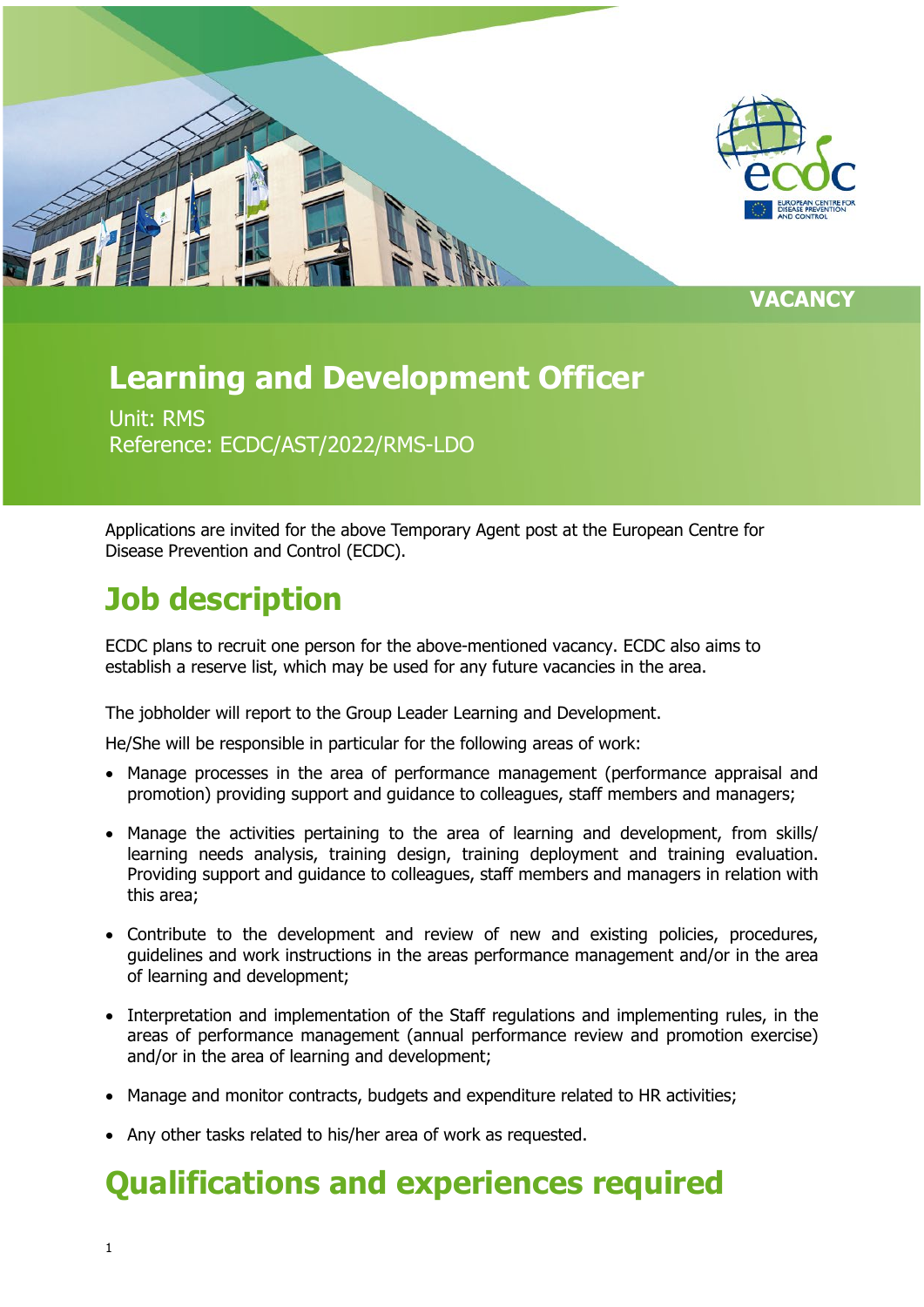### **A. Formal requirements**

In order to be an eligible candidate you need to fulfil a set of formal requirements. These requirements are:

- A level of post-secondary education of at least 3 years attested by a diploma<sup>[1](#page-1-0)</sup> and at least 6 years of professional experience<sup>[2](#page-1-1)</sup> after that diploma; or a level of secondary education attested by a diploma giving access to post-secondary education and at least 9 years of professional experience after that diploma;
- Thorough knowledge of one of the official EU languages and a satisfactory knowledge of another official EU language to the extent necessary for the performance of his/her duties<sup>[3](#page-1-2)</sup>;
- Nationality of one of the EU Member States or of Norway, Iceland or Liechtenstein;
- To be entitled to his or her full rights as a citizen<sup>[4](#page-1-3)</sup>;
- To have fulfilled any obligations imposed by the applicable laws on military service;
- Meet the character requirements for the duties involved; and
- Be physically fit to perform the duties linked to the post.

### **B. Selection criteria**

To qualify for this post we have identified essential criteria with regard to professional experience and personal characteristics/interpersonal skills. These are:

#### **Professional experience/knowledge:**

- At least 3 years (following the award of the diploma) of professional experience acquired in positions relevant to the job description in the areas of performance management and/or learning and development.
- A degree level education in Human Resources Management, or another related discipline relevant to the work of HR;
- Very good experience in managing processes in the area of performance management (annual appraisal and promotion) and/or in organising training, from the learning needs analysis, to design and deployment, in a wide range of formats, e.g. classroom type, self-pace e-learning etc.
- Very good ability to analyse, interpret and implement HR rules and regulations in the area of performance management: appraisal and promotion, and/or learning and development;
- Very good experience of working with budgets;
- Experience leading specific projects in the areas of performance management and/or learning and development.

<span id="page-1-0"></span> $<sup>1</sup>$  Only diplomas and certificates that have been awarded in EU member states or that are the subject of equivalence certificates</sup> issued by authorities in the said Member States shall be taken into consideration

<span id="page-1-1"></span> $2$  Compulsory military service is always taken into consideration

<span id="page-1-2"></span><sup>3</sup> Candidates with a non-official EU language or English as their mother tongue must provide proof of their level of a second language with a certificate (B1 or more).

In addition, in order to be eligible for a promotion through an annual promotion exercise the staff members have to have a working knowledge of a third EU language, as described in the applicable Staff Regulations and Implementing Rules.

<span id="page-1-3"></span><sup>4</sup> Prior to the appointment, the successful candidate will be asked to provide a certificate from the police file to the effect of non-existing criminal record.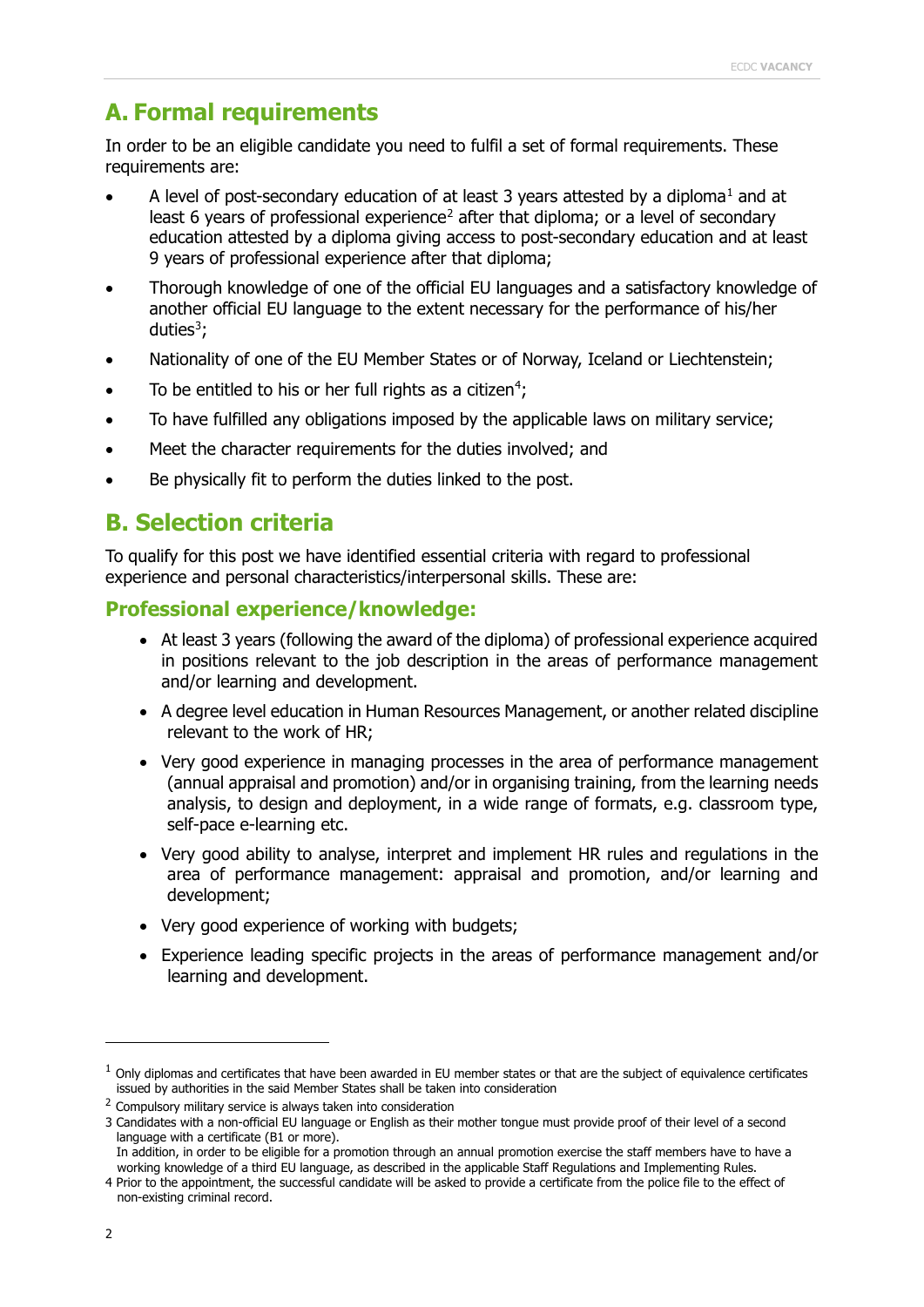- Good command of Microsoft Office (Word, Excel, Power Point, Outlook) and experience of working with HR tools/databases/learning management systems.
- Excellent level of English, both written and spoken.

#### **Personal characteristics/interpersonal skills:**

- Excellent service-oriented approach and ability to work collaboratively and build strong working relationships;
- Ability to deliver results and attention to detail;
- Ability to think forward, embracing change and innovation;
- Very high level of tact, discretion and confidentiality;
- High capacity to work under pressure, with multiple tasks and within tight deadlines.

Depending on the number of applications received, the selection committee may apply stricter requirements within the aforementioned selection criteria.

# **Equal Opportunities**

ECDC is an equal opportunities employer and encourages applications from all candidates who fulfil the eligibility and selection criteria without any distinction on grounds of age, race, political, philosophical or religious conviction, gender or sexual orientation and regardless of disabilities.

### **Appointment and conditions of employment**

The jobholder will be appointed on the basis of a shortlist proposed by the Selection Committee to the Director. This vacancy notice is the basis for the establishment of the Selection Committee's proposal. Candidates will be requested to undergo written tests. Candidates should note that the proposal may be made public and that inclusion in the shortlist does not guarantee recruitment. The shortlist of candidates will be established following an open selection process.

The successful candidate will be recruited as a Temporary Agent, pursuant to article 2f) of the Conditions of Employment of Other Servants of the European Union, for a period of five years which may be renewed. The appointment will be in grade **AST 4**.

Applicants should note the requirement under the EU staff regulations for all new staff to successfully complete a probationary period of nine months.

For any further information on contractual and working conditions, please refer to the Conditions of Employment of Other Servants of the European Communities, which are available at the following link:

<https://eur-lex.europa.eu/legal-content/EN/TXT/?uri=CELEX%3A01962R0031-20140501>

The place of employment will be Stockholm, where the Centre has its activities.

## **Reserve list**